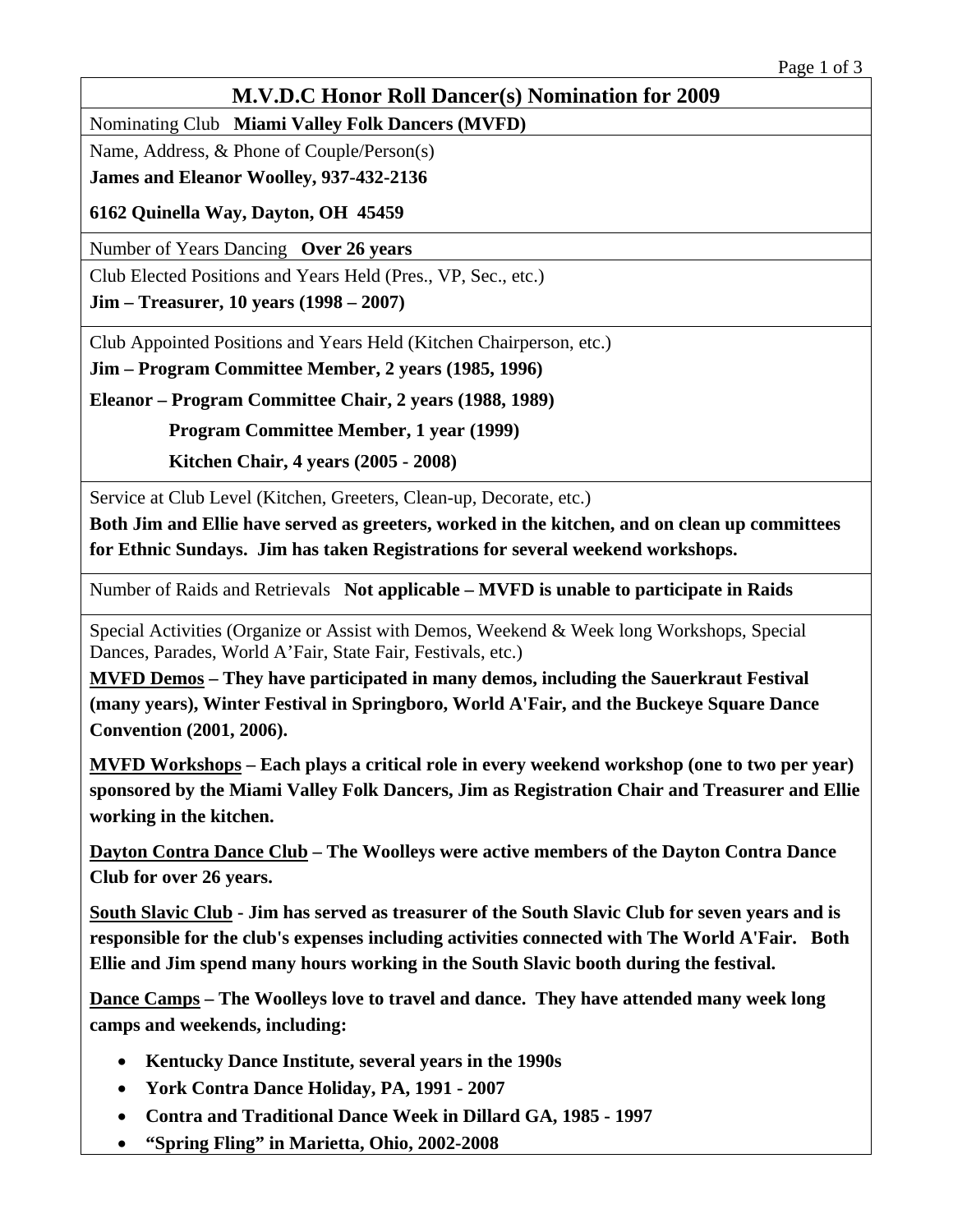## **M.V.D.C Honor Roll Dancer(s) Nomination for 2009**

Nominating Club **Miami Valley Folk Dancers (MVFD)**

Name, Address, & Phone of Couple/Person(s)

**James and Eleanor Woolley, 937-432-2136** 

M.V.D.C Position and Years Held (Pres., VP, Treasurer, Trustee, etc.)

**None**

State & National Positions and Years Held (State Corp, State & National Convention Positions, etc.) **None**

State & National Conventions Attended

**State – 1988, 1991, 1995, 2000, 2001, 2005, 2006** 

**Additionally, the Woolleys have attended many camps and weekends as noted under Special Activities.**

Attach a Write Up (Include all information about applicant that might be of importance to the Selection Committee)

## **MUST BE TURNED IN TO THE COUNCIL SECRETARY BY THE NOVEMBER COUNCIL MEETING!**

8/26/00

Write Up

**Although, the Miami Valley Folk Dancers think of the Woolley's as folk dancers, they enjoy square dancing and contra dancing just as much, if not more. In fact, Jim and Eleanor Woolley met in a contra dance class and have been long time members of the Dayton Contra Dance Club.** 

**As active members of MVFD, Jim and Ellie have both served on the Program Committee several times, twice as Chair of that committee. This is the busiest committee of our club, setting up teaching each week and helping members plan programs. And although Ellie has officially been Kitchen Chair for only 4 years, for many years before that she has helped out in the kitchen. She is well known for her excellent cooking. You will regularly find her in the kitchen at the Pavilion helping out with MVFD's Ethnic Sunday dinners, Thursday evening refreshments, and workshop dinners and snacks.** 

**Active in MVFD since 1983, it wasn't until eleven years ago that the folk dancers discovered that Jim was precise with numbers and knew how to work number magic with the computer. He has been an exceptional treasurer, also serving as registration chair for many of our workshops. He is so exceptional that he soon took on the additional task of treasurer for his housing association and the South Slavic Club, which included the club's financial activities at the annual World A'Fair. It was with deep regret that after 10 years as treasurer, the members of MVFD accepted his resignation.** 

**The Woolleys also love to travel and dance. For many years they have attended camps, workshops, weekends, and conventions throughout Ohio, and south and east, including the**